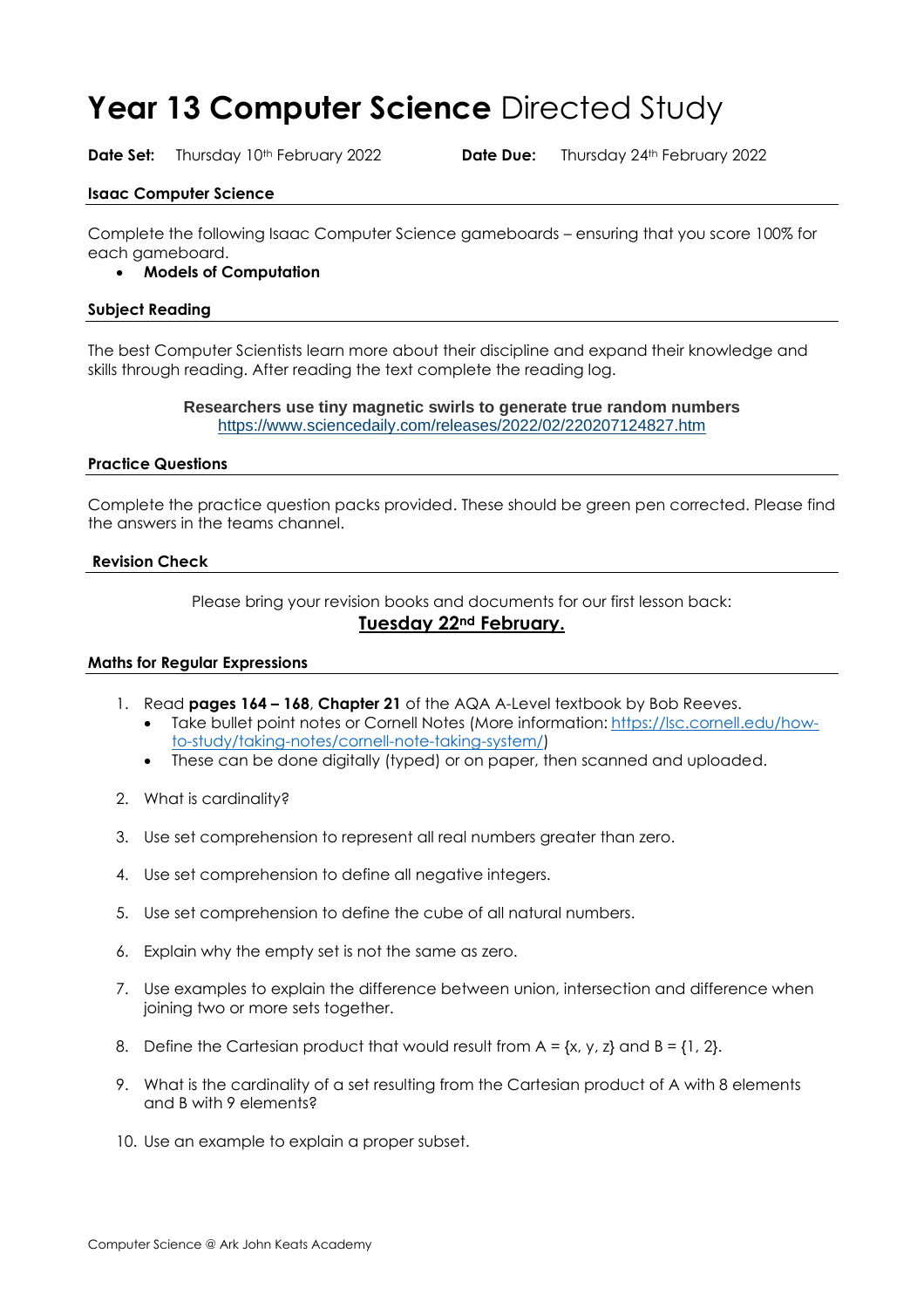#### **Regular Languages**

- 1. Read **pages 156 – 159**, **Chapter 20** of the AQA A-Level textbook by Bob Reeves.
	- Take bullet point notes or Cornell Notes (More information: [https://lsc.cornell.edu/how](https://lsc.cornell.edu/how-to-study/taking-notes/cornell-note-taking-system/)[to-study/taking-notes/cornell-note-taking-system/\)](https://lsc.cornell.edu/how-to-study/taking-notes/cornell-note-taking-system/)
	- These can be done digitally (typed) or on paper, then scanned and uploaded.
- 2. Explain the difference between regular expressions and context-free languages.
- 3. Identify two text strings that would be acceptable for the following regular expressions:
	- a. a|b+c
	- b.  $(a|b)c^*$
	- c. a\*b\*c
- 4. Draw state transition diagrams for the three regular expressions in question 2.
- 5. Write a regular expression for each of the following descriptions that uses an alphabet of 0 and 1:
	- a. Must start with a 1
	- b. Any number of 0s followed by any number of 1s
	- c. Any combination of 0s and 1s.

## **Unit 4 Practice Questions**

- 1. A holiday tour business wants to create a new computer system. They offer 30 different tours every year, each of which can have up to 50 people on it. The tour company organises the travel and hotel arrangements and lays on a number of excursions. They need to organise tour guides to accompany their customers and manage all of the payments from customers and to suppliers.
	- a) Explain how you could use abstraction by generalisation /categorisation to break this problem down.
	- b) Produce a hierarchy chart to show how you could decompose this problem.
	- c) List at least six items of data that the tour business will need to collect.
	- d) Give two examples of how information hiding could be used in this scenario.
- 2. The finite state machine (FSM) shown processes a language with an alphabet of a, b and c.
	- a. Which of these input strings would be accepted?
		- i. aaabc
		- ii. baabc
		- iii. aaaab
		- iv. abc
	- b. Which of the states is the accepting state?
	- c. Draw a transition table for this FSM.
	- d. Write a regular expression that would recognise the same language as this FSM.
- 3. The common orders of time complexity are shown in the table.

| <b>Time complexity</b> |
|------------------------|
| O(1)                   |
| $O(n^2)$               |
| $O(log_2 n)$           |
| $O(k^n)$               |
| $0 \ln$                |

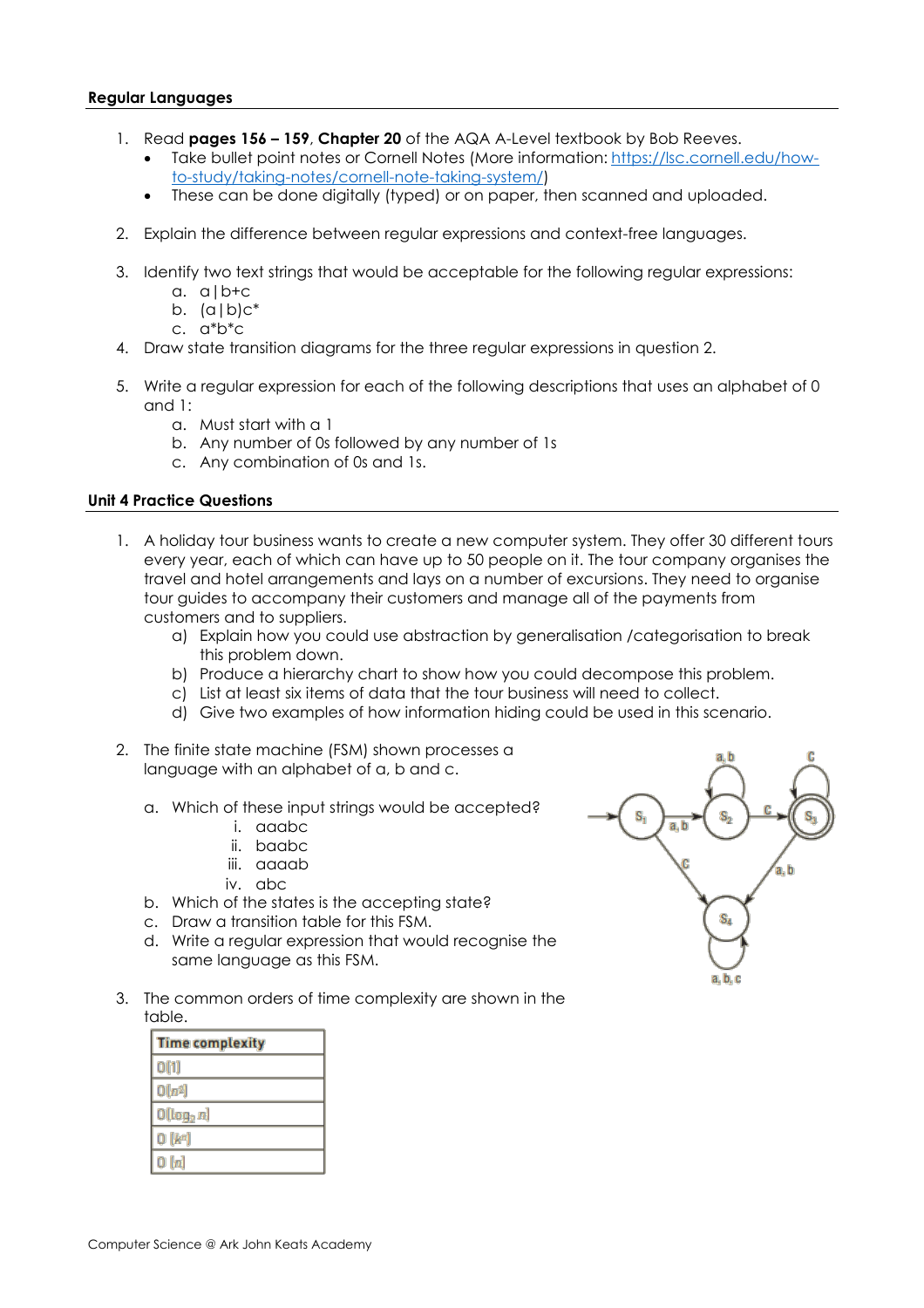- a. Describe in words what O(1) means.
- b. Which is the time complexity of an intractable problem?
- c. What is meant by an intractable problem?
- d. Which is the time complexity for a binary search?
- e. Which is the time complexity for a linear search?
- f. On average, would a binary search or a linear search be quickest on a list of just five items? Explain your answer
- 4. A Turing machine is represented by the following transition table.
	- a. What is a Turing machine?
	- b. What is a Universal Turing machine?
	- c. Draw a state transition diagram for the instructions in the table.

| <b>State</b>   | <b>Read</b> | Write | Move | <b>Next state</b> |
|----------------|-------------|-------|------|-------------------|
| S <sub>0</sub> |             |       |      |                   |
| S <sub>0</sub> |             |       |      | S                 |
| S <sub>0</sub> |             |       |      | <b>SH</b>         |
|                |             |       |      | S1                |
|                |             |       |      | S <sub>0</sub>    |
|                | E           |       |      | <b>SH</b>         |

Write out the instructions in the format:

δ (Current State, Input Symbol) = (Next State, Output Symbol, Movement)

5. The Turing machine is carrying out a computation. Its starting state is S0 and the contents of the tape and location of the tape head are shown below. State SH is the halting state. Trace the computation, showing the contents of the tape, the current position of the read/write head and the current state as the input symbols are processed.



/